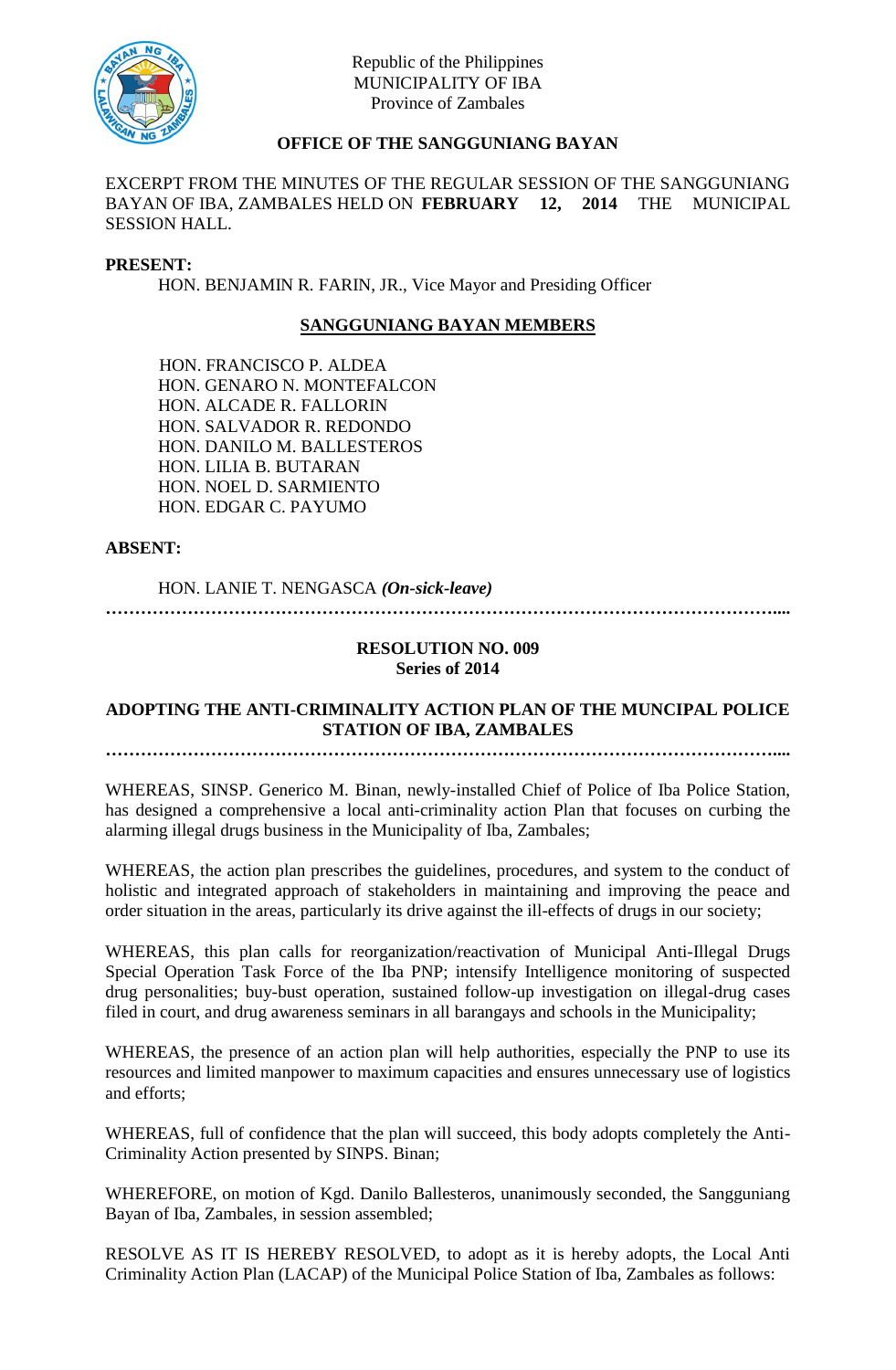#### **(a) Concept of Operation:**

- 1. Reorganization of Municipal Anti-Illegal Drug Special Operation Task Force (MAIDSOTF) of this station, ready for deployment upon call/ on order;
- 2. Intensified intelligence monitoring on suspected drug personalities based on the target list of this station in coordination with Provincial Intelligence Branch and other law enforcement agencies;
- 3. Conduct buy bust operation on the suspected drug personalities in coordination with other law enforcement agencies;
- 4. Conduct follow-up investigation on the cases filed in our court involved in illegal drugs;
- 5. Conduct of Drug Awareness seminar at all barangays and schools this municipality.

#### **(b) Tasking**

#### **1. Chief of Police**

**1a**. Designated as the Task Force Commander Municipal Anti-Illegal Drugs Special Operation task Force.

**1b**. Coordinate with Municipal Council for the passage/adoption of this LACAP into municipal Resolution.

#### **2. Operation Section**

**2a**. Office/Personnel Responsible (OPR) in the formulation and revision of this plan; **2b**. Reorganize Municipal Anti-illegal Drug Special operation task force (MAID-SOTF);

**2c**. Perform other task on orders.

#### **3. Intelligence Section**

**3a**. Provide necessary intelligence requirement in conjunction with the implementation of this plan;

**3b**. Validate raw and provide timely information accurate intelligence reports relative to illegal drugs;

**3c**. Maintain updated target list on suspected crime groups involved in illegal drug activities;

**3d**. Initiate coordination necessary for all police operations with PDEA involving drug related cases/incidents, and;

**3e**. Perform other task on orders.

#### **4. Investigation Section**

**4a**. Conduct follow-up in depth investigation on the occurrence of such criminal activity;

**4b**. Perform other task on orders.

## **5. PCR Section**

**5a**. Intensify and sustain awareness drive, dissemination of illegal drug prevention tips and target hardening measure and other measures in coordination with tri-media, anti-crime groups, civic/radio groups and NGO's and other stakeholders; **5b**. Perform other task on orders.

#### **6. Administrative Section**

**6a**. Issue office/detail orders of members to compose the Muncipal Anti-illegal drug Special Operations Task force;

**6b**. Perform other task on orders.